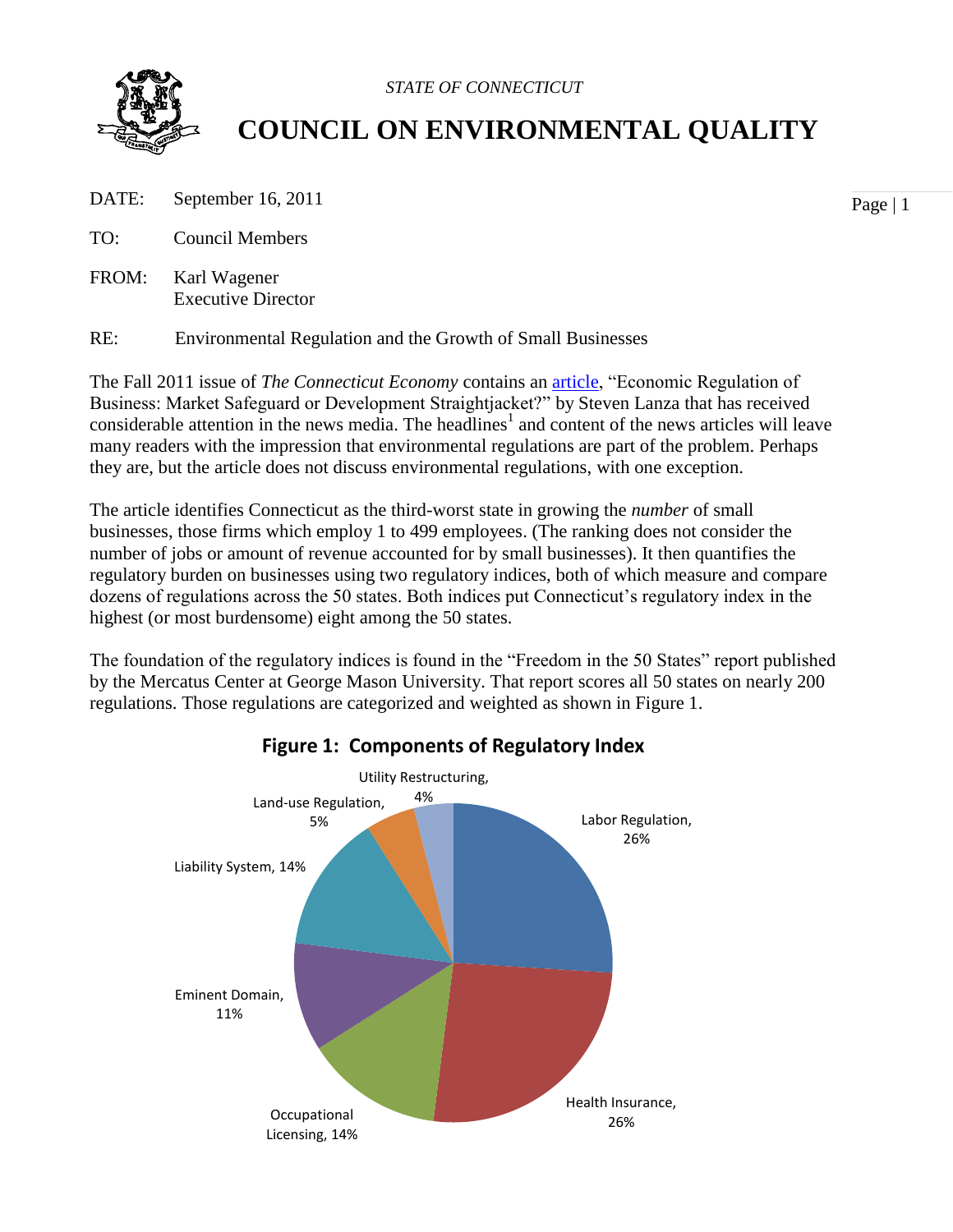#### **Analysis**

Note that environmental regulations are not part of this index. Land-use regulations, which usually have environmental elements, account for only five percent of the regulatory index. The land-use category above is composed of these specific elements:

Strength of state planning role Regulatory-taking restrictions Guidelines for state development plan Mandated local plans Internal-consistency mandate Vertical-consistency mandate Horizontal-consistency mandate

In general, a state gets a higher (more burdensome) score for each element that favors the state's role over the local role. However, I do not see how statutory guidelines for Connecticut's Conservation and Development Policies Plan and the statutory requirement that every municipality adopt a Plan of Conservation and Development could ever affect more than one or two small businesses in a decade. The former is binding only on state agencies, and the latter plans are guidance for municipal commissions. Small businesses might run into zoning and wetlands hurdles, but those are not measured here.

After examining the absence of environmental regulations and the minor role of land-use regulations in the regulatory index, I was surprised to read this conclusive paragraph in *The Connecticut Economy* article (highlighting added):

So why does Connecticut rank so low? Like most of New England, Connecticut has fairly exacting labor standards — it has a relatively high minimum wage, a prevailing wage law, mandatory workers' compensation, and it is a non-rightto-work jurisdiction. Connecticut also requires special licensing for more occupations than any other state, including massage therapists, athletic trainers, and TV and radio technicians. And, like most states in the populous northeast, Connecticut has fairly rigorous land use standards marked by a significant state (versus local) role in land use planning, numerous endangered species statutes, and few safeguards against so-called regulatory takings. But in other categories, such as health insurance and utilities, Connecticut's regulations come pretty close to those of the average state.

The first two of the highlighted factors warrant a closer look, as they have been quoted specifically in the news articles:

1) "Significant state (versus local) role in land use planning": The state's primary role is in producing the Conservation and Development Policies Plan, which could affect a small business directly only if that business were to apply for a substantial state grant for construction. It could affect a small business indirectly because 1) municipal plans are required to consider the state plan and responsible growth guidelines and 2) zoning regulations are required to consider the municipal plan. However, Connecticut remains a home-rule state where zoning authority remains firmly in the hands of municipalities.

The minor influence of state land-use planning on small business growth is especially evident in light of the list of important small business categories listed in *The Connecticut Economy* article: Page | 2